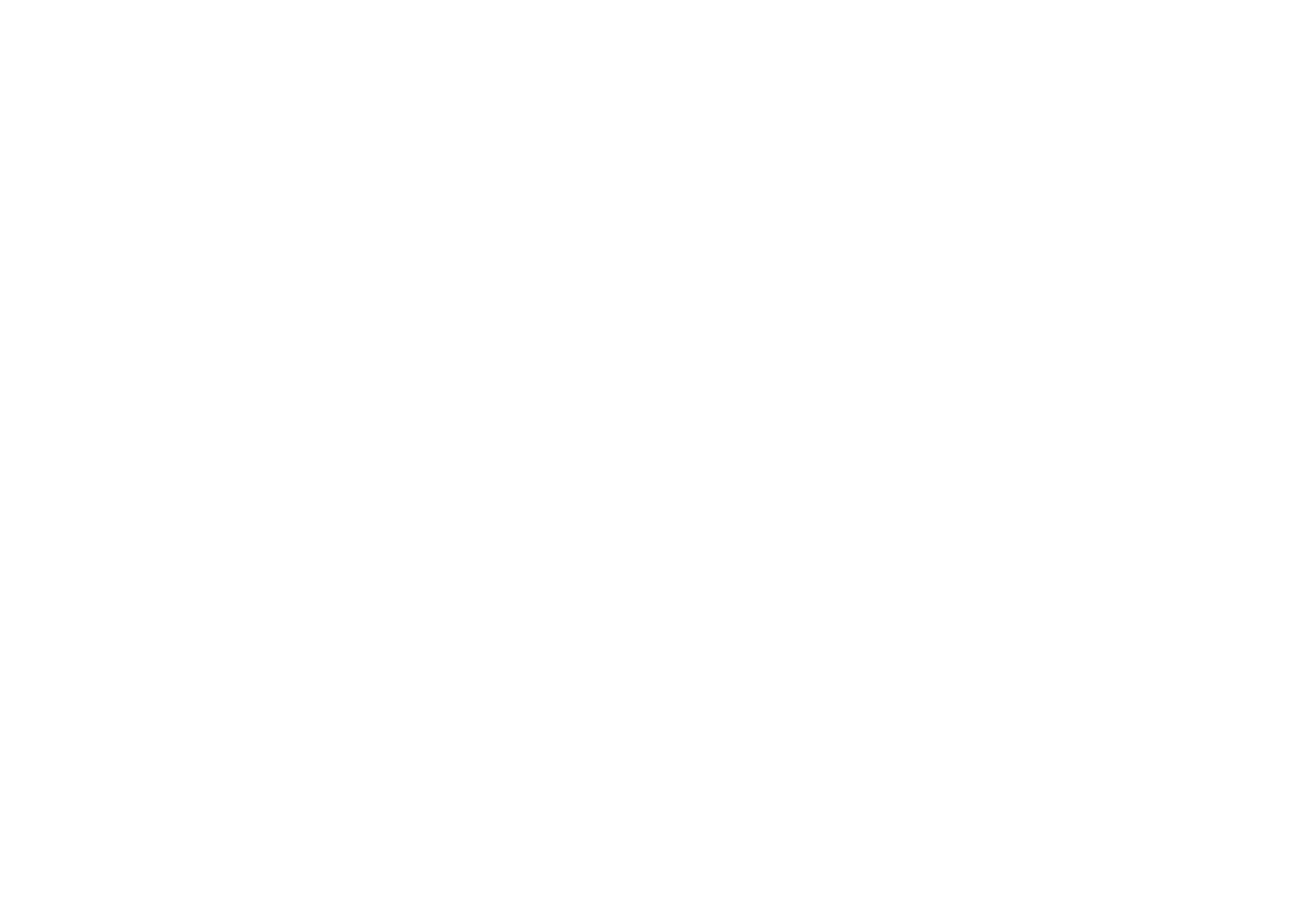| can<br><b>Association</b><br>Air Choice. |  |
|------------------------------------------|--|
|                                          |  |
| <b>Warranty</b>                          |  |
| 5 year                                   |  |
| 5 year                                   |  |
| 3 year                                   |  |
| 3 year                                   |  |
| 4 year                                   |  |
| 4 year                                   |  |
| 5 year                                   |  |
| 5 year                                   |  |
| year                                     |  |
| 3 year                                   |  |
| 3 year                                   |  |
| 5 year                                   |  |



|             | Manufacturer  |                                                      |                                  | Performance                                            |    |                          |    |                                      |                       |                       |                            | <b>Purchasing</b> |                                 |          |
|-------------|---------------|------------------------------------------------------|----------------------------------|--------------------------------------------------------|----|--------------------------|----|--------------------------------------|-----------------------|-----------------------|----------------------------|-------------------|---------------------------------|----------|
| <b>Make</b> | <b>Model</b>  | Photo                                                | <b>Cutting Width</b><br>(Inches) | Maximum Cutting Height   Weight (Pounds)  <br>(Inches) |    | <b>Battery Size (Ah)</b> |    | System Voltage Battery Capacity (Wh) | <b>Self-Propelled</b> | <b>Collection Bag</b> | <b>Advertised Run Time</b> | <b>MSRP</b>       | <b>Other Equipment</b>          | Warranty |
| Ego         | LM2020SP      | €<br>$\frac{1}{\sqrt{2}}$                            | 20                               | $\overline{4}$                                         | 71 | 7.5                      | 56 | 420                                  | Yes                   | Yes                   | 70 minutes                 | \$499.00          | CS, HT, LB,<br>SB, ST           | 5 year   |
| Ego         | LM2156SP      | 25000                                                | 21                               | $\overline{4}$                                         | 55 | 10                       | 56 | 560                                  | Yes                   | Yes                   | 75 minutes                 | \$769.99          | CS, HT, LB,<br>SB, ST           | 5 year   |
| Greenworks  | 2524702AZ     | Colege                                               | 13                               | 2.4                                                    | 17 | $\overline{4}$           | 24 | 96                                   | No                    | Yes                   | 35 minutes                 | \$199.99          | CS, HT, LB,<br>PS, ST           | 3 year   |
| Greenworks  | MO40L410      | <b>SAL</b>                                           | 20                               | 3.375                                                  | 43 | $\overline{4}$           | 40 | 160                                  | No                    | Yes                   | $\ast$                     | \$349.99          | CS, HT, LB,<br>PS,<br><b>ST</b> | 3 year   |
| Greenworks  | 2502402NV     | $\mathcal{L}$<br><b>COLORED</b>                      | 21                               | 3.75                                                   | 80 | 5                        | 80 | 400                                  | Yes                   | Yes                   | 60 minutes                 | \$599.99          | CS, HT, LB,<br>PS, SB, ST       | 4 year   |
| Greenworks  | 2531502       | $\rightarrow$<br><b>Contract on the Second State</b> | 25                               | $\overline{4}$                                         | 71 | 4(2x)                    | 60 | 480                                  | Yes                   | Yes                   | 70 minutes                 | \$749.99          | CS, HT,LB,<br>SB, ST            | 4 year   |
| Hart        | HLPM011       | $\overline{\boldsymbol{\beta}}$<br>$\frac{1}{2}$     | 20                               | $\overline{4}$                                         | 52 | 5                        | 40 | 200                                  | No                    | Yes                   | 40 minutes                 | \$249.00          | HT, LB, ST                      | 5 year   |
| Hart        | HLPM021       |                                                      | 20                               | $\overline{4}$                                         | 58 | $5\overline{)}$          | 40 | 200                                  | Yes                   | Yes                   | 38 minutes                 | \$338.00          | HT, LB, ST                      | 5 year   |
| Hart        | HLPM031       | $\sqrt{2}$<br>CER                                    | 21                               | $\overline{4}$                                         | 78 | 5                        | 40 | 200                                  | Yes                   | Yes                   | 30 minutes                 | \$497.00          | HT, LB, ST                      | 5 year   |
| Husqvarna   | <b>LE221R</b> | $\frac{1}{2}$                                        | 20                               | 2.95                                                   | 68 | 8(2x)                    | 40 | 640                                  | Yes                   | Yes                   | $*$                        | \$429.99          | PS,<br>CS, HT, LB,<br><b>ST</b> | 3 year   |
| Husqvarna   | LE121P        |                                                      | 20                               | 2.95                                                   | 52 | 8                        | 40 | 320                                  | No                    | Yes                   | $*$                        | \$449.99          | PS,<br>CS, HT, LB,<br>ST        | 3 year   |
| Kobalt      | KM 4040-06    | <b>Contract Service</b>                              | 19                               | 3.25                                                   | 45 | 4                        | 40 | 160                                  | No                    | No                    | *                          | \$199.00          | HT, SB, ST                      | 5 year   |

\*This piece of information was not found in the research conducted to create this document.

This is not an exhaustive list, but it gives an indication of the many models currently available compiled by American Lung Association 2020-21 Minnesota GreenCorps member.

| AIAA.<br>$\mathbf{e}$ | Ameri   |
|-----------------------|---------|
| <b>MINNESOTA</b>      | Lung    |
| <b>CLEAN CITIES</b>   | Clean / |

| Page 2 of 5 |  |  |
|-------------|--|--|
|             |  |  |

# www.ElectricLawnInfo.org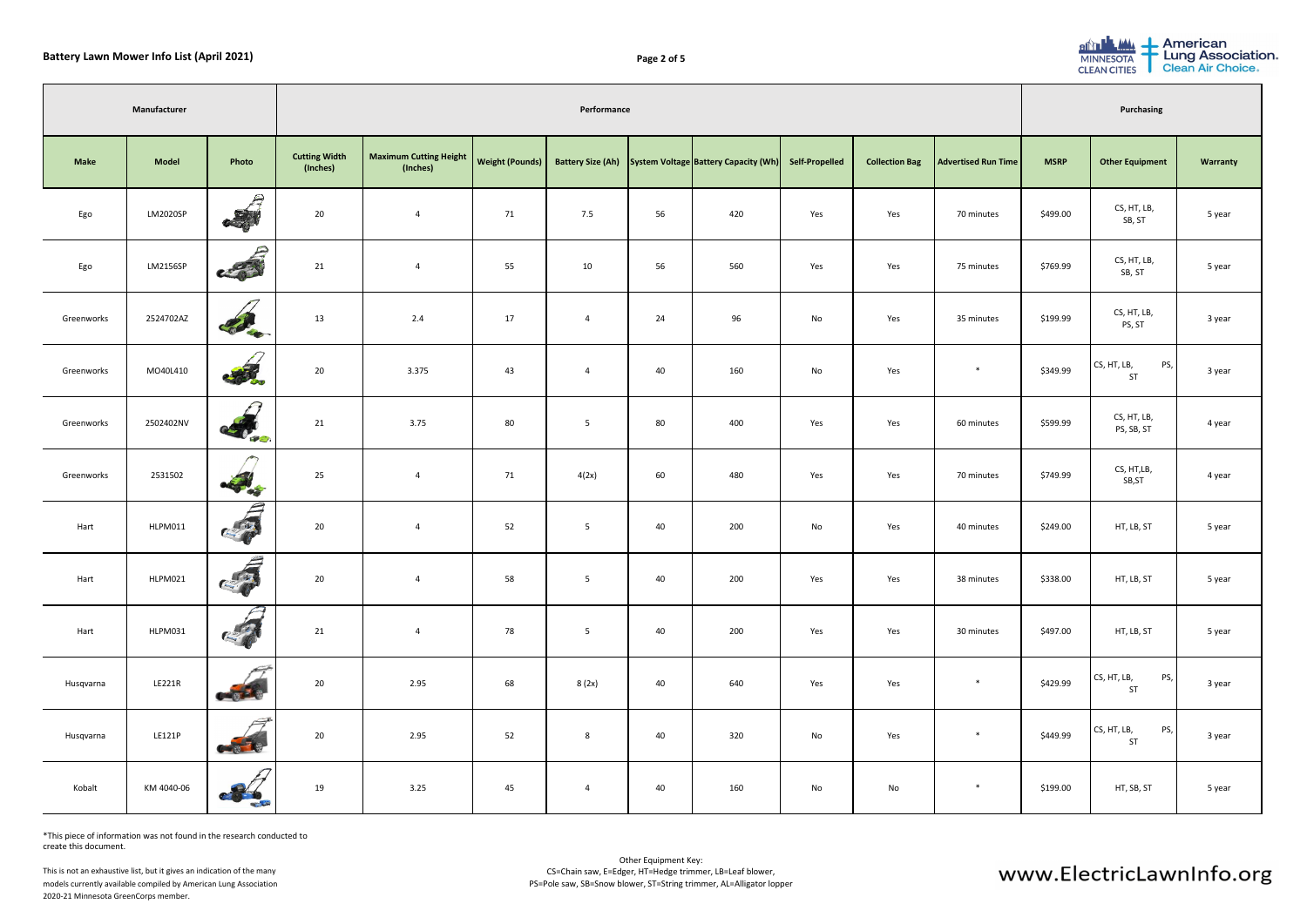| can<br><b>Association</b><br>Air Choice. |  |
|------------------------------------------|--|
|                                          |  |
| <b>Warranty</b>                          |  |
| 5 year                                   |  |
| 5 year                                   |  |
| 3 year                                   |  |
| 3 year                                   |  |
| 3 year                                   |  |
| 2 year                                   |  |
| 2 year                                   |  |
| 2 year                                   |  |
| year                                     |  |
| 3 year                                   |  |
| 3 year                                   |  |
| 5 year                                   |  |



|             | Manufacturer | Performance                                                 |                                  |                                                        |    |                          |    | <b>Purchasing</b>                    |                       |                       |                            |             |                                 |          |
|-------------|--------------|-------------------------------------------------------------|----------------------------------|--------------------------------------------------------|----|--------------------------|----|--------------------------------------|-----------------------|-----------------------|----------------------------|-------------|---------------------------------|----------|
| <b>Make</b> | <b>Model</b> | Photo                                                       | <b>Cutting Width</b><br>(Inches) | Maximum Cutting Height   Weight (Pounds)  <br>(Inches) |    | <b>Battery Size (Ah)</b> |    | System Voltage Battery Capacity (Wh) | <b>Self-Propelled</b> | <b>Collection Bag</b> | <b>Advertised Run Time</b> | <b>MSRP</b> | <b>Other Equipment</b>          | Warranty |
| Kobalt      | KMP 5040-06  | $\mathcal{L}(\mathcal{V})$                                  | 20                               | 3.75                                                   | 65 | $5\overline{)}$          | 40 | 200                                  | Yes                   | Yes                   | 30 minutes                 | \$399.00    | HT, SB, ST                      | 5 year   |
| Kobalt      | KMP 6080-06  | $\mathcal{L}$<br>$\frac{1}{2}$                              | 21                               | 3.75                                                   | 76 | 6                        | 80 | 480                                  | Yes                   | Yes                   | 80 minutes                 | \$599.00    | LB, SB, ST                      | 5 year   |
| Makita      | XML03PT1     | $-28$                                                       | 18                               | $\overline{3}$                                         | 61 | 5(4x)                    | 18 | 360                                  | No                    | Yes                   | 30 minutes                 | \$599.00    | PS,<br>CS, HT, LB,<br>ST        | 3 year   |
| Makita      | XML07PT1     | $\mathcal{D}$<br><b>Contract Contract Contract</b>          | 21                               | $\overline{4}$                                         | 82 | 5(4x)                    | 36 | 720                                  | No                    | Yes                   | $\ast$                     | \$699.00    | PS,<br>CS, HT, LB,<br><b>ST</b> | 3 year   |
| Makita      | XML08PT1     | ₽<br><b>CONTRACTOR</b>                                      | 21                               | $\overline{4}$                                         | 94 | 5(4x)                    | 36 | 720                                  | Yes                   | Yes                   | 60 minutes                 | \$699.00    | PS,<br>CS, HT, LB,<br>ST        | 3 year   |
| Mowox       | MNA192211    | of the                                                      | 18                               | $\overline{4}$                                         | 54 | 4                        | 40 | 160                                  | Yes                   | Yes                   | 38 minutes                 | \$326.69    | CS, HT, ST                      | 2 year   |
| Mowox       | MNA192207    | Q<br>CE 8 TO                                                | 19                               | $\overline{4}$                                         | 73 | 4                        | 62 | 248                                  | Yes                   | Yes                   | 90 minutes                 | \$399.99    | LB                              | 2 year   |
| Mowox       | MNA192601    | $\mathcal{L}$<br>$\frac{1}{2}$                              | 20                               | $\overline{4}$                                         | 80 | $5\phantom{.0}$          | 82 | 410                                  | Yes                   | Yes                   | 107 minutes                | \$399.99    | $*$                             | 2 year   |
| Oregon      | LM300        | $\bigcap$<br>200                                            | 16                               | $\overline{3}$                                         | 36 | 4                        | 40 | 160                                  | No                    | Yes                   | ∗                          | \$199.99    | CS, HT, LB,<br>PS, ST           | 3 year   |
| Oregon      | LM400        | $\frac{1}{\sqrt{2}}$                                        | 20                               | $\overline{3}$                                         | 59 | $\overline{4}$           | 40 | 160                                  | No                    | Yes                   |                            | \$299.99    | PS,<br>CS, HT, LB,<br>ST        | 3 year   |
| Ryobi       | P1140-S      | $\begin{array}{c} \bullet \\ \bullet \end{array}$<br>$\sim$ | 13                               | 2.75                                                   | 27 | $\overline{4}$           | 18 | 72                                   | No                    | Yes                   | 30 minutes                 | \$145.00    | PS,<br>CS, HT, LB,<br>ST        | 3 year   |
| Ryobi       | RY40140      | $\mathscr{P}$<br><b>CONTROL</b>                             | 16                               | 3.5                                                    | 40 | 4                        | 40 | 160                                  | No                    | Yes                   | $\ast$                     | \$259.00    | PS,<br>CS, HT, LB,<br>SB, ST    | 5 year   |

\*This piece of information was not found in the research conducted to create this document.

This is not an exhaustive list, but it gives an indication of the many models currently available compiled by American Lung Association 2020-21 Minnesota GreenCorps member.

| AIAA.<br>$\mathbf{d}$ | Ameri   |
|-----------------------|---------|
| <b>MINNESOTA</b>      | Lung.   |
| <b>CLEAN CITIES</b>   | Clean / |

| Page 3 of 5 |  |  |
|-------------|--|--|
|             |  |  |

# www.ElectricLawnInfo.org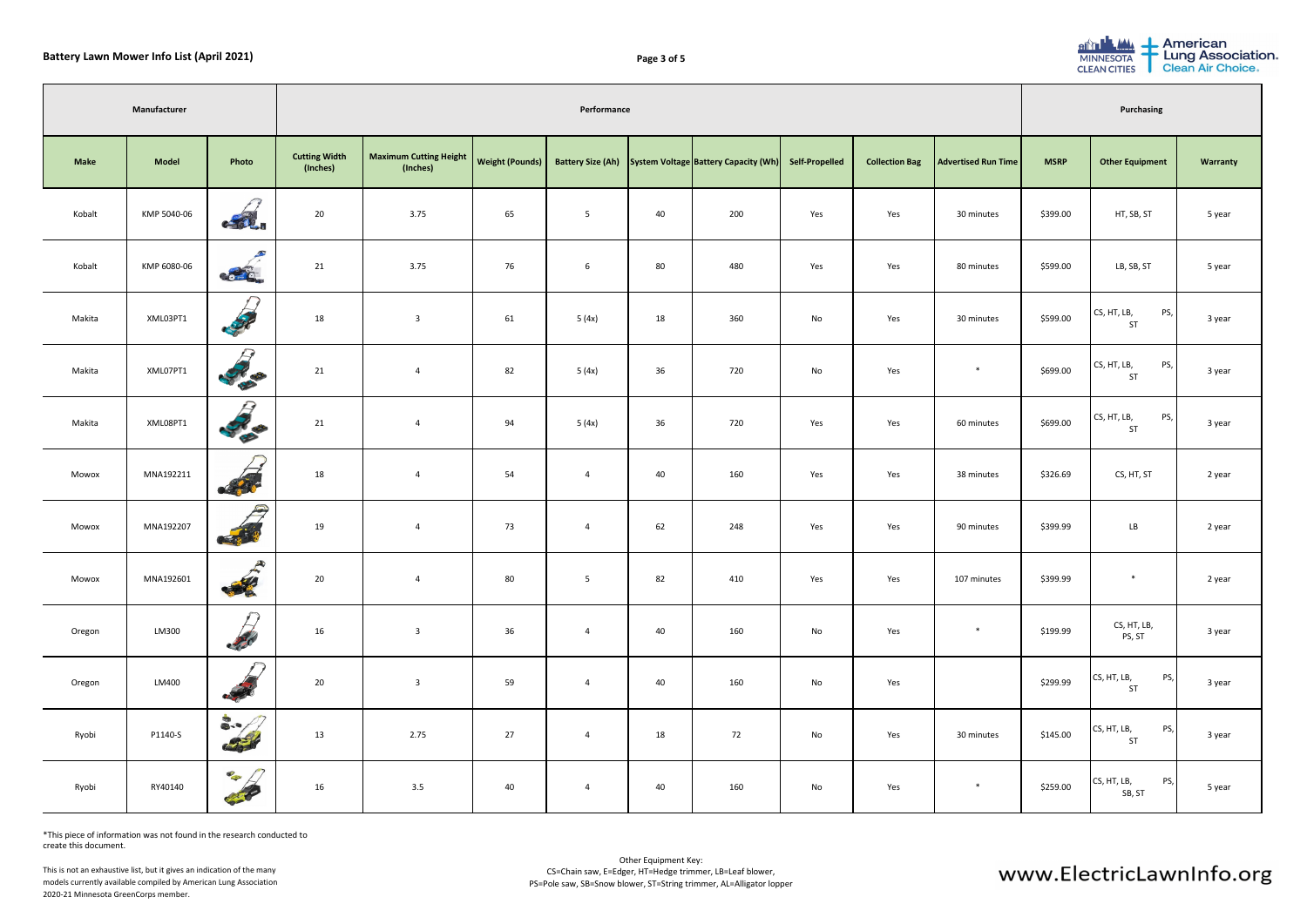## **Battery Lawn Mower Info List (April 2021) Page 4 of 5**

| rican<br><b>Association</b><br><b>Air Choice.</b> |  |
|---------------------------------------------------|--|
|                                                   |  |
| <b>Warranty</b>                                   |  |
| 5 year                                            |  |
| 3 year                                            |  |
| 4 year                                            |  |
| 5 year                                            |  |
| 3 year                                            |  |
| 5 year                                            |  |
| 5 year                                            |  |
| 3 year                                            |  |
| 3 year                                            |  |
| 3 year                                            |  |
| 2 year                                            |  |
| 2 year                                            |  |



|             | Manufacturer     | Performance<br><b>Purchasing</b>     |                                  |                                           |                 |                |    |                                                        |                       |                       |                            |             |                                 |          |
|-------------|------------------|--------------------------------------|----------------------------------|-------------------------------------------|-----------------|----------------|----|--------------------------------------------------------|-----------------------|-----------------------|----------------------------|-------------|---------------------------------|----------|
| <b>Make</b> | <b>Model</b>     | Photo                                | <b>Cutting Width</b><br>(Inches) | <b>Maximum Cutting Height</b><br>(Inches) | Weight (Pounds) |                |    | Battery Size (Ah) System Voltage Battery Capacity (Wh) | <b>Self-Propelled</b> | <b>Collection Bag</b> | <b>Advertised Run Time</b> | <b>MSRP</b> | <b>Other Equipment</b>          | Warranty |
| Ryobi       | RY401150         | <b>Company</b>                       | 21                               | $\overline{4}$                            | 75              | 6(2x)          | 40 | 480                                                    | Yes                   | Yes                   | 70 minutes                 | \$599.00    | PS,<br>CS, HT, LB,<br>SB, ST    | 5 year   |
| Scotts      | 62014S           | $\sqrt{ }$<br>556                    | 14                               | 2.5                                       | 21              | $\overline{4}$ | 20 | 80                                                     | No                    | Yes                   | 40 minutes                 | \$197.99    | CS, HT, LB,<br>PS, ST           | 3 year   |
| Scotts      | 60040S           | P<br>56                              | 19                               | 3.75                                      | 67              | 5              | 40 | 200                                                    | No                    | Yes                   | $\ast$                     | \$379.99    | CS, HT, LB,<br>ST               | 4 year   |
| Scotts      | 60362S           | $\rightarrow$<br>CO DI O             | 21                               | 3.75                                      | 72              | $5\phantom{1}$ | 62 | 310                                                    | Yes                   | Yes                   | $\ast$                     | \$559.99    | <b>ST</b><br>CS, HT, LB,        | 5 year   |
| Snapper     | 1687966          | A                                    | 20                               | 3.75                                      | 54              | 5              | 48 | 240                                                    | No                    | Yes                   | 90 minutes                 | \$399.00    | CS, HT, LB,<br><b>ST</b>        | 3 year   |
| Snapper     | 1696777          | <b>AST</b>                           | 21                               | 3.75                                      | 66              | 5(2x)          | 82 | 820                                                    | No                    | Yes                   | 45 minutes                 | \$449.00    | CS, HT, LB,<br><b>ST</b>        | 5 year   |
| Snapper     | 1687914          | <b>READ</b>                          | 21                               | 3.75                                      | 81              | 5(2x)          | 82 | 820                                                    | Yes                   | Yes                   | 45 minutes                 | \$599.00    | CS, HT, LB,<br><b>ST</b>        | 5 year   |
| Stihl       | <b>RMA 510</b>   | $\mathcal{P}$<br><b>COLLEGE BANK</b> | 20                               | 3.5                                       | 60              | 6.3            | 36 | 226.8                                                  | No                    | Yes                   | 5,100 sq. ft.              | \$529.99    | PS,<br>CS, HT, LB,<br>ST        | 3 year   |
| Stihl       | <b>RMA 460 V</b> | R<br>836                             | 18                               | 3.9                                       | 58              | 4.8            | 36 | 172.8                                                  | Yes                   | Yes                   | 2,368 sq. ft.              | \$619.99    | CS, HT, LB,<br><b>ST</b>        | 3 year   |
| Stihl       | <b>RMA 510 V</b> | R<br>836                             | 20                               | 3.9                                       | 70              | 7.8            | 36 | 280.8                                                  | Yes                   | Yes                   | 2,583 sq. ft.              | \$729.99    | PS,<br>CS, HT, LB,<br><b>ST</b> | 3 year   |
| Sun Joe     | MJ401C           | Sunjoz                               | 14                               | 2.52                                      | 23              | 4              | 28 | 112                                                    | No                    | Yes                   | 1,250 sq. ft.              | \$188.00    | PS,<br>CS, HT, LB,<br>SB        | 2 year   |
| Sun Joe     | MJ24C-14-XR      |                                      | 14                               | 2.52                                      | 23              | $5\phantom{1}$ | 24 | 120                                                    | No                    | Yes                   | 45 minutes                 | \$219.00    | CS, HT, LB,<br>PS,SB            | 2 year   |

\*This piece of information was not found in the research conducted to create this document.

This is not an exhaustive list, but it gives an indication of the many models currently available compiled by American Lung Association 2020-21 Minnesota GreenCorps member.

| <b>ALA</b><br>entrul | Ameri  |
|----------------------|--------|
| <b>MINNESOTA</b>     | Lung   |
| <b>CLEAN CITIES</b>  | Clean, |

| Page 4 of 5 |  |  |
|-------------|--|--|
|             |  |  |

# www.ElectricLawnInfo.org